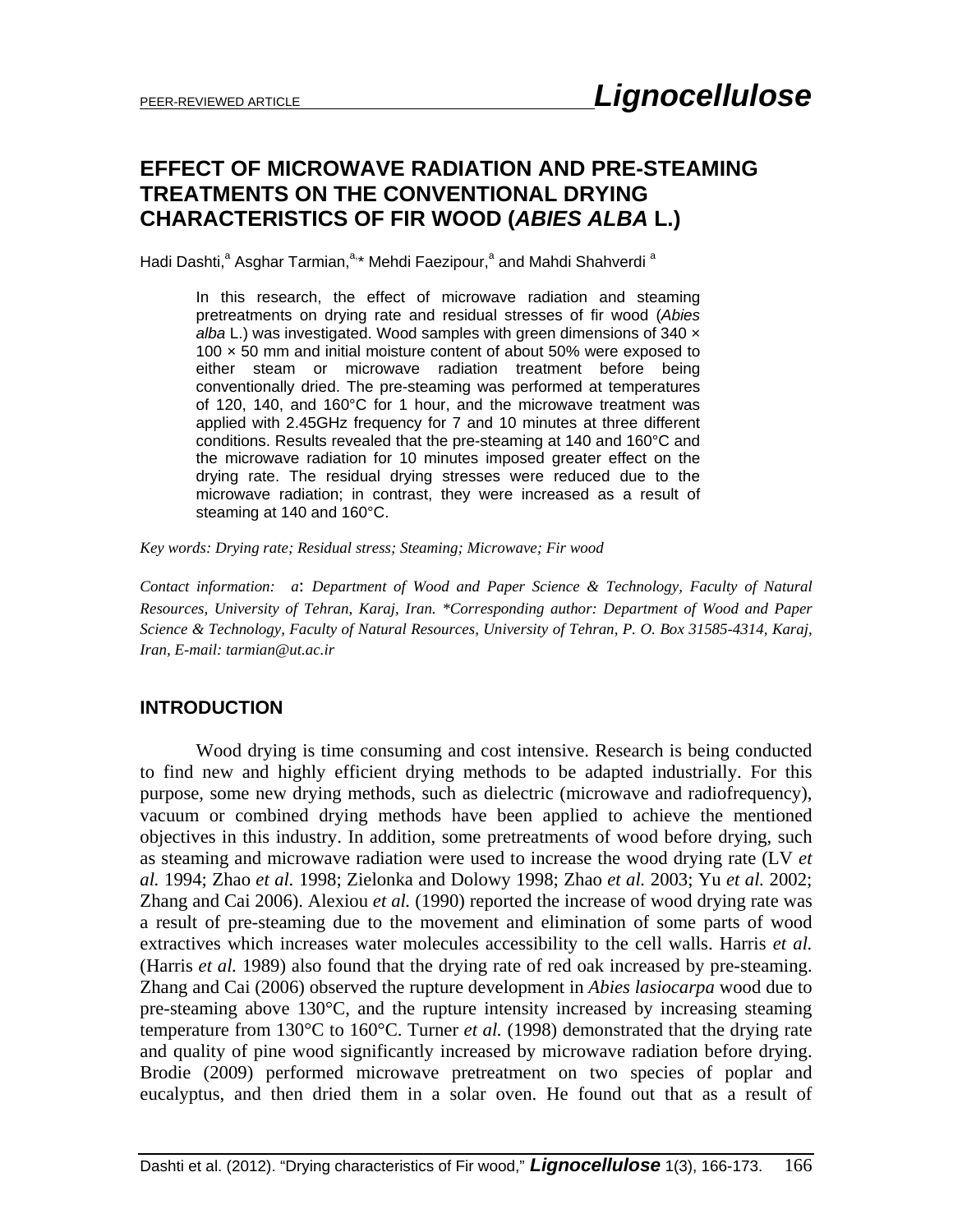microwave pretreatment, drying rate increased due to occurrence of microscopic cracks in the cell walls, and permeability and diffusion coefficients were consequently increased. Fei *et al.* (2003) and Zhao *et al.* (2003) also showed that microwave pretreatment improved moisture diffusion coefficient and reduced drying time of eucalyptus wood. In recent years, fir wood (*Abies alba*) comprises a great percentage of wood used in Iran. This research aims to investigate the effects of microwave and steaming pretreatments on the drying rate and quality of *Abies alba*.

## **EXPERIMENTAL**

## **Sampling**

Fir wood (*Abies alba* L.) flat-sawn boards with green dimensions of  $340 \times 100 \times$ 50 mm and initial moisture content of about 50% were selected from a wood yard for the study. Six replications were tested for each set of experiment.

### **Microwave Radiation and Steaming Procedures**

Pre-steaming was applied at three temperatures of 120 (ST120), 140 (ST140) and 160°C (ST160) for 1 hour under a pressure of 2-3 bars inside a laboratory steaming device. A microwave oven with frequency of 2.45 GHz was used for microwave radiation under three conditions (Table 1). To prevent the occurrence of severe checking of wood samples, at every 30 to 60 seconds intervals during microwave application, the heating was stopped for 60 to 120 seconds to equilibrate for the temperature of the wood specimens (rest time).

| Treatment       | Total time (min) | Microwave radiation<br>period (s) | Rest time (s) |  |
|-----------------|------------------|-----------------------------------|---------------|--|
| Control         | -                | -                                 | ۰             |  |
| MW <sub>1</sub> |                  | 30                                | 120           |  |
| MW <sub>2</sub> |                  | 60                                | 120           |  |
| MW <sub>3</sub> | 10               | 60                                | 60            |  |

**Table1.** Three Different Conditions Applied for Microwave Radiation of *Abies alba* Wood Specimens

## **Drying Method**

After either microwave radiation or steaming, the boards were end coated using oil-based paint to avoid the moisture flow through the end sections. Subsequently, they were conventionally dried inside a laboratory kiln at a constant temperature of 60°C and a relative humidity of 50% to the final moisture content of 10%.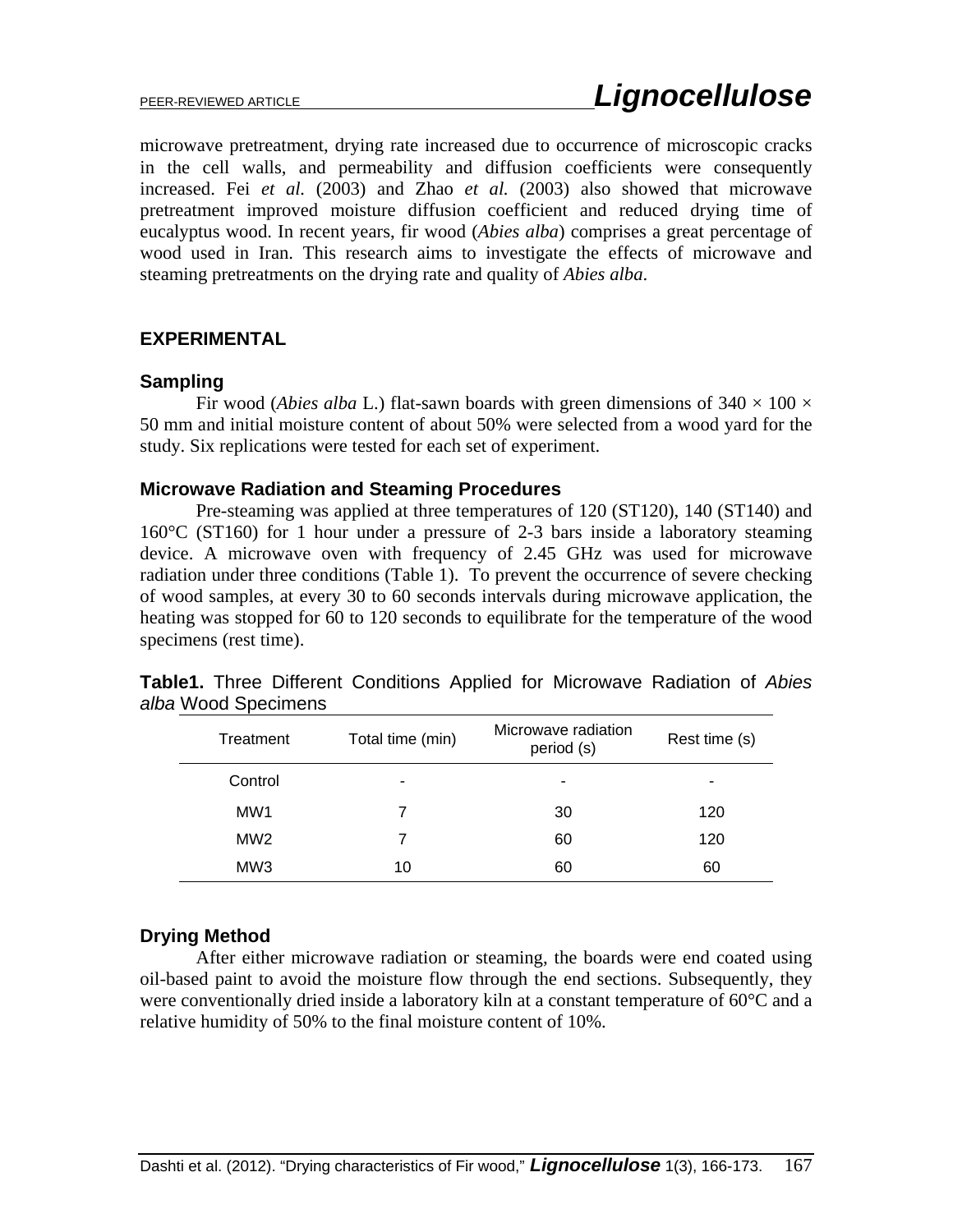Initial moisture content was determined based on the primary dry weight of each board. In addition, drying rate was also assessed according to the percentage of moisture content of each sample before and after the drying procedure with taking the overall drying time into account.

#### **Residual Stresses and Moisture Gradient Measurement**

In equation (1), *PR* is prong response (or casehardening) of test sample  $(mm^{-1})$ , *x* is the distance between outer prong edges before cutting (mm),  $x'$  is the distance between outer prong edges after cutting (mm), and  $l$  is the length of each test sample's prong (Fig. 1). To determine the moisture content gradient along the thickness of dried boards, slice cutting method using four layers of 10 mm in thickness was applied.

$$
PR = \frac{x - x'}{l^2}
$$
 (1)  
\n
$$
\frac{x}{l^{\frac{n}{2} - \frac{n}{2} - \frac{n}{2}}}
$$
  
\n
$$
\frac{x}{l^{\frac{n}{2} - \frac{n}{2} - \frac{n}{2}}}
$$
  
\n
$$
\frac{x}{l^{\frac{n}{2} - \frac{n}{2} - \frac{n}{2}}}
$$
  
\n
$$
\frac{x}{l^{\frac{n}{2} - \frac{n}{2} - \frac{n}{2}}}
$$
  
\n
$$
\frac{x}{l^{\frac{n}{2} - \frac{n}{2} - \frac{n}{2}}}
$$
  
\n
$$
\frac{x}{l^{\frac{n}{2} - \frac{n}{2} - \frac{n}{2}}}
$$
  
\n
$$
\frac{x}{l^{\frac{n}{2} - \frac{n}{2} - \frac{n}{2}}}
$$
  
\n
$$
\frac{x}{l^{\frac{n}{2} - \frac{n}{2}}}
$$
  
\n
$$
\frac{x}{l^{\frac{n}{2} - \frac{n}{2}}}
$$
  
\n
$$
\frac{x}{l^{\frac{n}{2} - \frac{n}{2}}}
$$
  
\n
$$
\frac{x}{l^{\frac{n}{2} - \frac{n}{2}}}
$$
  
\n
$$
\frac{x}{l^{\frac{n}{2} - \frac{n}{2}}}
$$

Fig. 1. Cutting method of specimens for measurement of casehardening (internal residual stresses)

### **Surface and Internal Checking Measurement**

After drying, the intensity of surface and the internal checking were determined for all dried boards. Five specimens with 20 mm in length were used for measuring of internal checks. Internal crack abundance was assessed with millimeter precision and then reported in the four ranges from 1 to 40mm in length.

### **RESULTS AND DISCUSSION**

### **Effect of Microwave Radiation and Steaming on Drying Rate**

Figure 2 shows the drying rate of the wood samples exposed to either microwave radiation or steaming compared to the control samples. Steaming at 140°C and 160°C increased the drying rate. However, no increasing effect was observed by increasing the drying temperature from 140°C to 160°C. Microwave radiation for the duration of 10 min and rest time of 60 seconds (MW3 condition) improved the moisture loss rate. In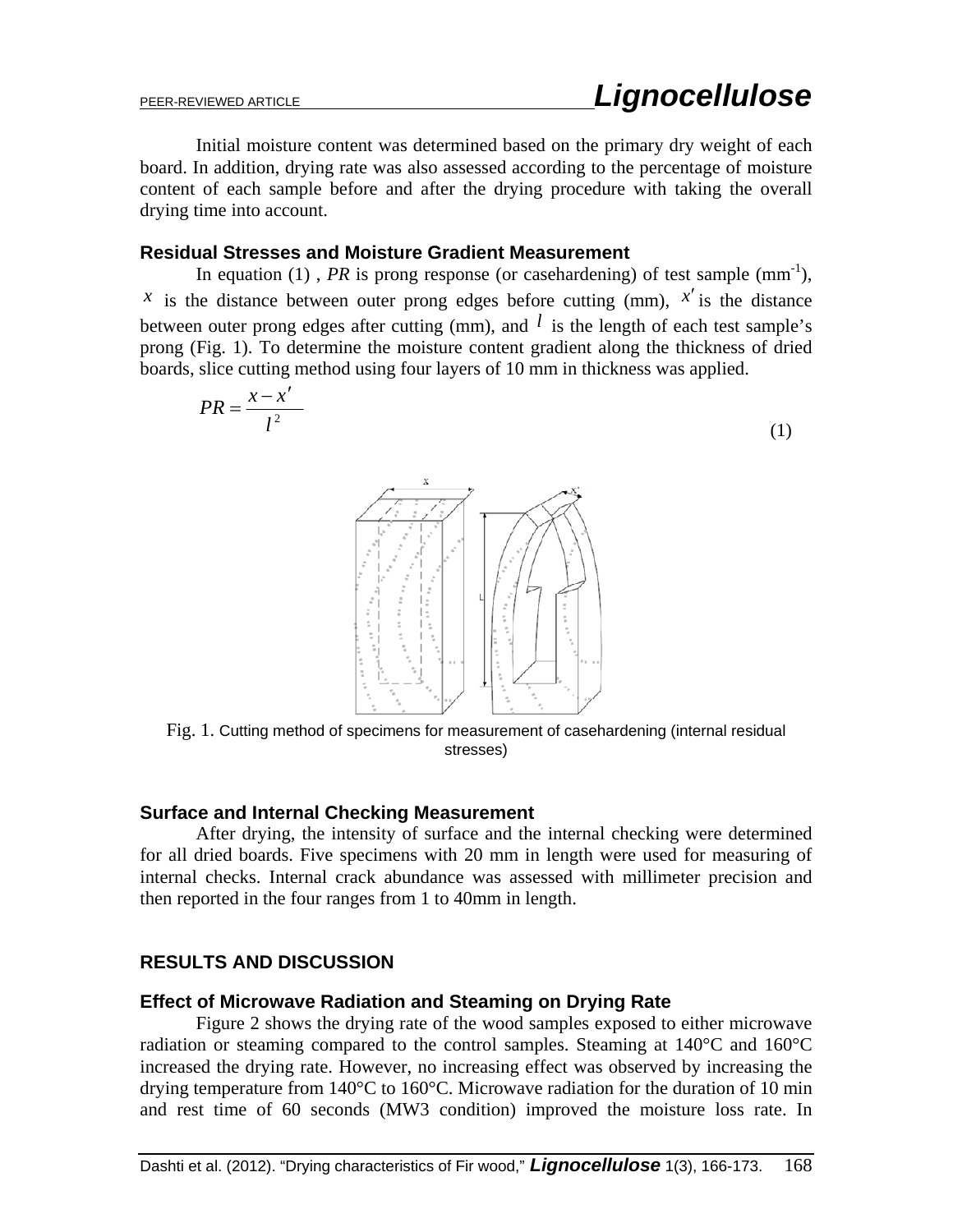contrast, microwave radiations under MW1 and MW2 conditions were not effective to improve the drying rate. A close relationship between wood drying rate and its permeability and diffusion coefficients was observed. In fact, these two factors play a pivotal role in the drying behavior of wood within the free water and bound water domains. The permeability coefficient is affected by the wood porous and anatomical structure (Tarmian and Perre 2009), and the diffusion coefficient by the structure of cell walls (Tarmian *et al.* 2012). In previous study, Dashti *et al.* (2012) showed that the radial permeability and diffusion coefficients of fir wood significantly increased as a result of pre-steaming at 160°C and microwave radiation. Thus, the improved drying rate can be related to the increasing of both permeability and diffusivity parameters of fir wood. The increasing effect of microware radiation on the drying rate of *Abies alba* L may be attributed to the rupture occurrence in the ray parenchyma cells. Torgovnikov and Vinden (2009) mentioned that when the microwave energy is applied to wood, steam is generated within the wood cells, and thus under high internal steam pressure, the pit membranes on the cell walls and the weak ray cells rupture to form pathways for easy fluid transfer. The hydrolysis of bordered pit torus material in fir wood due to steaming as previously reported by Dashti *et al.* (2012) can be the main reason for the increasing of the drying rate. The similar findings were also reported by other researchers (Nicholas and Thomas 1968; Jianxiong *et al.* 1994; Zhang and Cai, 2008).



**Fig. 2.** Drying rate of microwave and steam exposed fir wood specimens compared to the unexposed ones

## **Effect of Microwave Radiation and Steaming on Residual Stresses and Moisture Content Gradient**

In all specimens, the prongs of casehardened samples showed inwards deviation, suggesting the residual stresses in the dried boards. Steaming at 140°C and 160°C resulted in a higher intensity of the residual stress compared to the control specimens (Fig. 3). In contrast, the microwave exposed specimens showed lower residual stress intensity than the unexposed ones. As shown in Fig. 4, the moisture gradient was more uniform in the microwave exposed boards compared to the unexposed ones, and a fairly flatter moisture profile was attained. In contrast, steaming had a negative impact on the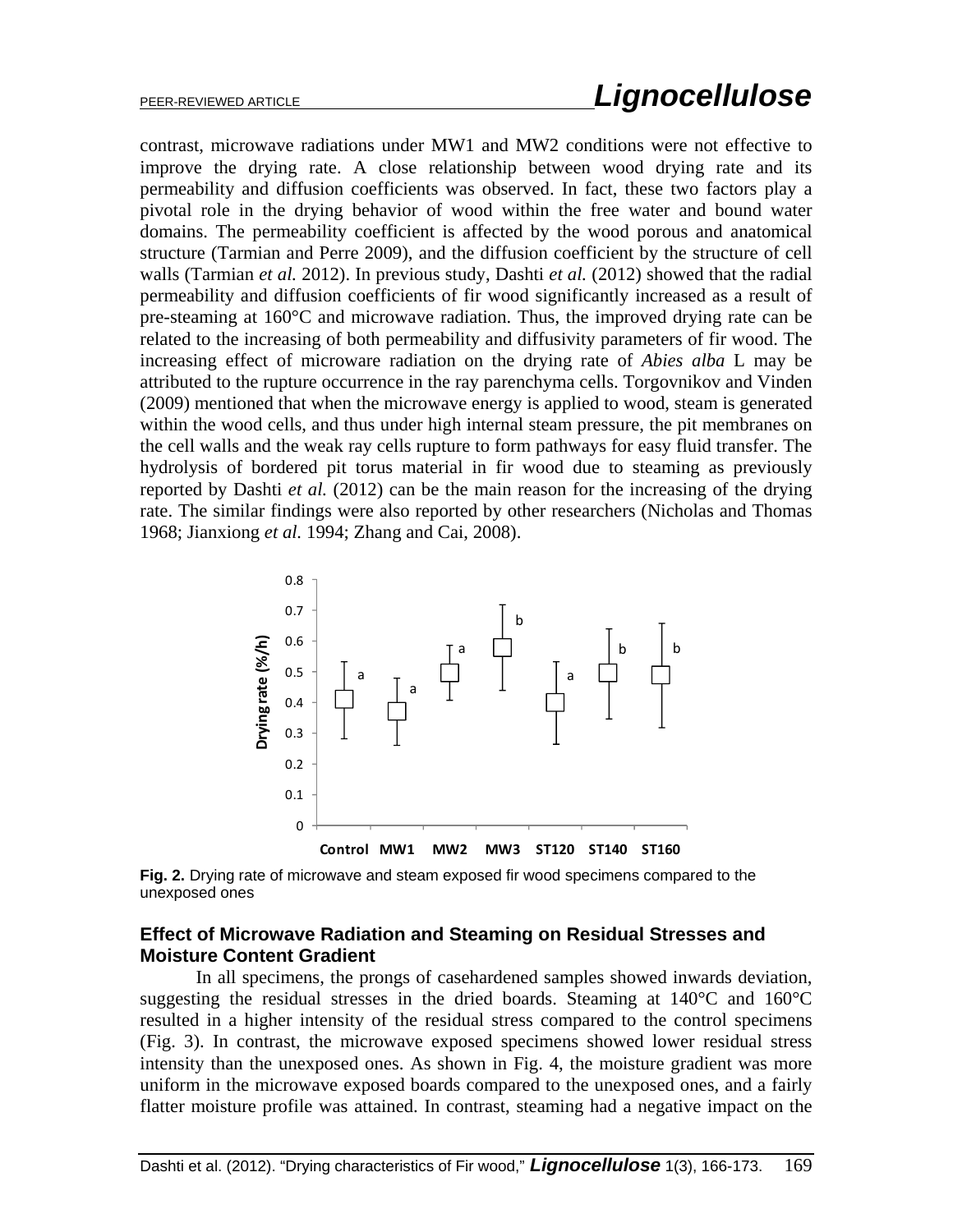moisture profile uniformity, and the most heterogeneous moisture profile occurred due to steaming at 160°C (Fig. 5). In contrast to the microwave exposed specimens, a typical MC profile pattern with a parabolic shape was developed along the thickness of all steamed and control specimens. This can be due to the different heating and moisture flow mechanisms occurred in microwave drying method. The more heterogeneous moisture profile of steamed specimens compared to the control ones may be a reason for their greater residual stress intensity. While there was no internal and surface checks in the microwave exposed specimens, the intensity of both surface and internal checking increased as a result of steaming (Tables 2 and 3). The higher checking in the steamed specimens can be attributed to their higher drying stresses. When the drying stresses exceed wood strength, they cause surface and internal checks.



**Fig. 3.** Intensity of residual drying stresses in microwave and steam exposed fir wood specimens compared to the unexposed ones



**Number of layers in thickness**

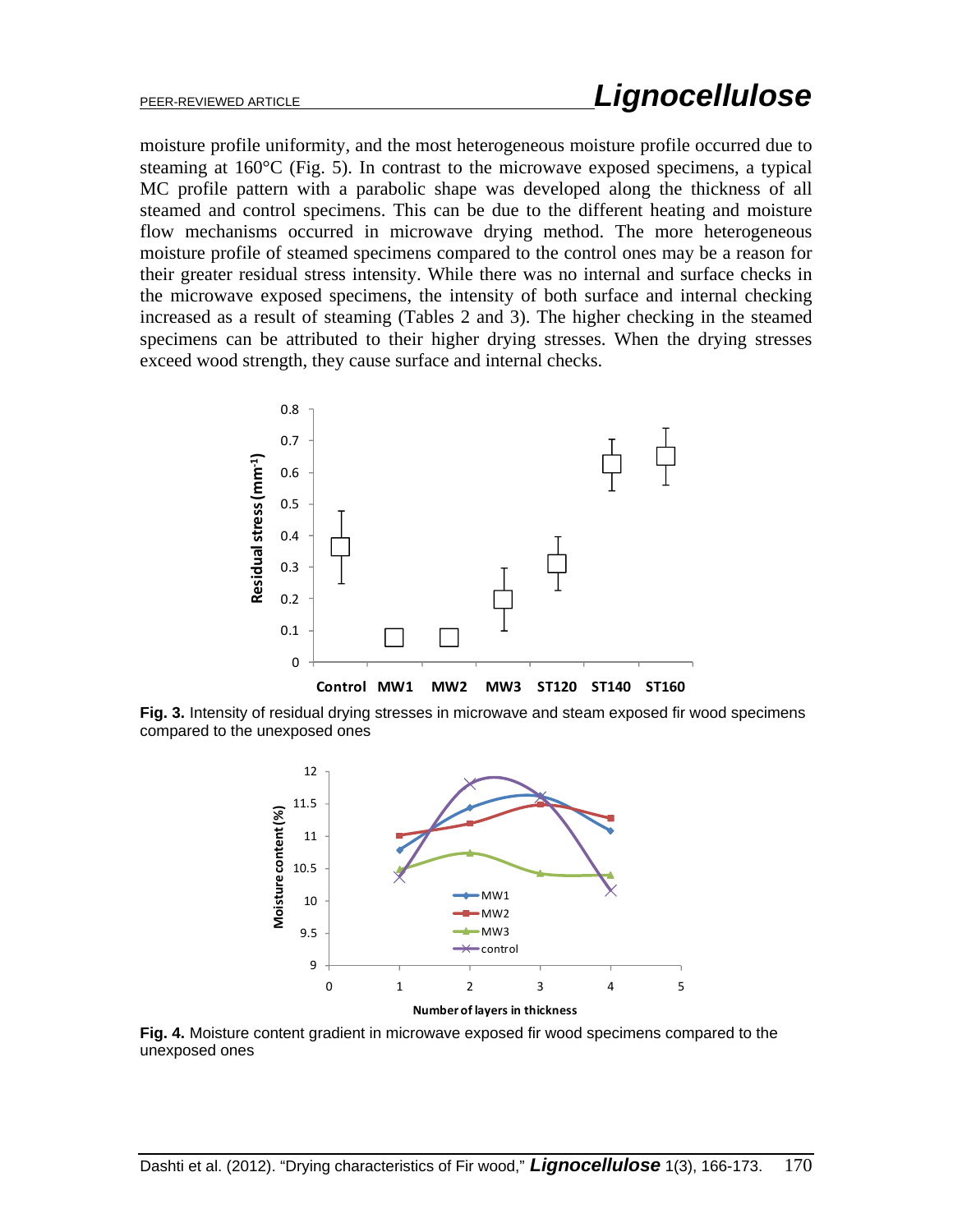

**Numberoflayers inthickness**

**Fig. 5.** Moisture content gradient in steam exposed fir wood specimens compared to the unexposed ones

| Table 2. Intensity of Internal Checking in Microwave and Steam Exposed Fir |  |
|----------------------------------------------------------------------------|--|
| Wood Specimens Compared to the Unexposed Ones                              |  |

| Crack length<br>(mm) | Control     | MW1 | MW <sub>2</sub> | MW3 | ST120          | ST140 | ST160 |
|----------------------|-------------|-----|-----------------|-----|----------------|-------|-------|
| $1 - 10$             |             | 0   | 0               | 0   | 0              | 0     |       |
| $11 - 20$            |             | 0   | 0               | 0   | $\overline{2}$ | 3     | 11    |
| $21 - 30$            | 2           | 0   | $\mathbf 0$     | 0   | 0              | 6     | 4     |
| $31 - 40$            | $\mathbf 0$ | 0   | 0               | 0   | $\overline{2}$ | и     | 3     |

**Table 3.** Intensity of Surface Checking in Microwave and Steam Exposed Fir Wood Specimens Compared to the Unexposed Ones

| Crack length<br>(mm) | Control     | MW1 | MW <sub>2</sub> | MW3 | ST120 | ST140    | ST160 |
|----------------------|-------------|-----|-----------------|-----|-------|----------|-------|
| $1 - 30$             | 0           | O   | O               | O   | 2     | U        | 0     |
| 31-60                | 0           | 0   | 0               | 0   | 0     | $\Omega$ | 2     |
| 61-90                | $\mathbf 0$ | 0   | 0               | 0   | 1     |          |       |
| 91-120               | 0           | 0   | 0               | 0   | 0     |          | 0     |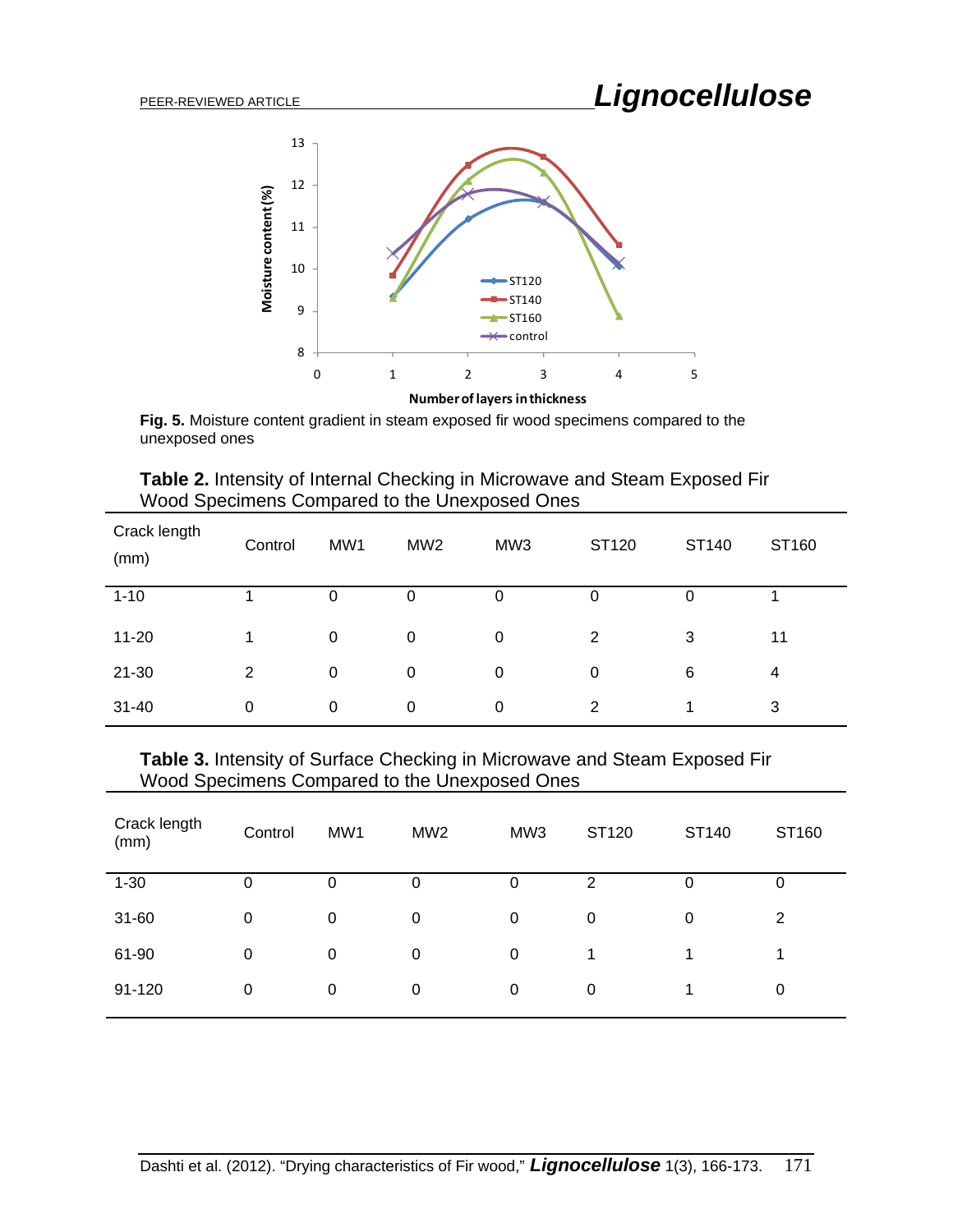## **CONCLUSIONS**

In the present study, effect of pre-steaming and microwave radiation on the conventional drying characteristics of fir wood (*Abies alba* L.), a gymnosperm species with torus margo pit membrane was investigated. Results revealed that both steaming and microwave radiation improve the drying rate of fir wood. However, the effectiveness of pre-steaming method depends on the steaming temperature and that of microwave on the microwave radiation duration. Based on our previous study regarding the effect of microwave radiation and pre-steaming on the air permeability and water vapor diffusivity of fir wood (Dashti *et al.* 2012), it can be concluded that the improved drying rate is due to the modification effect of both pretreatments on the wood permeability and diffusivity. In addition to the drying rate improvement, the microwave radiation resulted in the lower residual drying stresses and better drying quality (more uniform MC profile and less drying checking) compared to the unexposed specimens. In contrast, pre-steaming imposed negative effects on the wood drying quality. Since considerable drying residual stress occurred in all pre-steamed specimens, stress relief treatment with sufficient duration time is recommended. The effectiveness of both microwave radiation and presteaming methods to increase the drying rate also depends on the wood anatomical structures. Therefore, the potential application of such pretreatments to improve the drying rate of other wood species is recommended for further research.

## **REFERENCES CITED**

- Alexiou, P. M., Wilkins, A. P., and Hartley, J. (1990). "Effect of presteaming on drying rate, wood anatomy and shrinkage of regrowth *Eucalyptus pilularis* Sm," *Wood Sci. Technol*. 24(1), 103-110.
- Brodie, G. (2009). "Innovative wood drying: Applying microwave and solar technologies to wood drying," Saarbrücken, Germany : VDM Verlag Dr. Muller Aktiengesellschaft & Co. KG, 2008. UniM Dookie 674.38 BROD.
- Cai, L. (2006). "Using steam explosion to improve the dryability of wet pochet wood," *Forest Products Journal* 56(7/8), 75-78.
- Dashti, H., Tarmian, A., Faezipour, M., Hedjazi, S., and Shahverdi. M. (2012). "Effect of pre-steaming on mass transfer properties of fir wood (*Abies alba* L.); A gymnosperm species with torus margo pit membrane," *BioResources* 7(2), 1907-1918.
- Fei, B. H., Jiang, Z. H., and Wang, X. M. (2003). "Drying characteristic of pretreatment plantation Eucalypt," In: Proceedings of 9th Wood Drying Symposiums in China, China.
- Fuller, J. (1995). Modeling Prong Test Response during Conditioning of *Red Oak*  Lumber, U.S. Department of Agriculture, Forest Product Laboratory, Madison, WI, (Res. Rep. No. FPL-RP-540).
- Harris, R.A., Schroeder, J.G., and Addis, S.C. (1989). "Steaming of Red Oak Prior to Kiln-Drying: Effects on Moisture Movement," *Forest Products Journal* 39(11/12), 70-72.